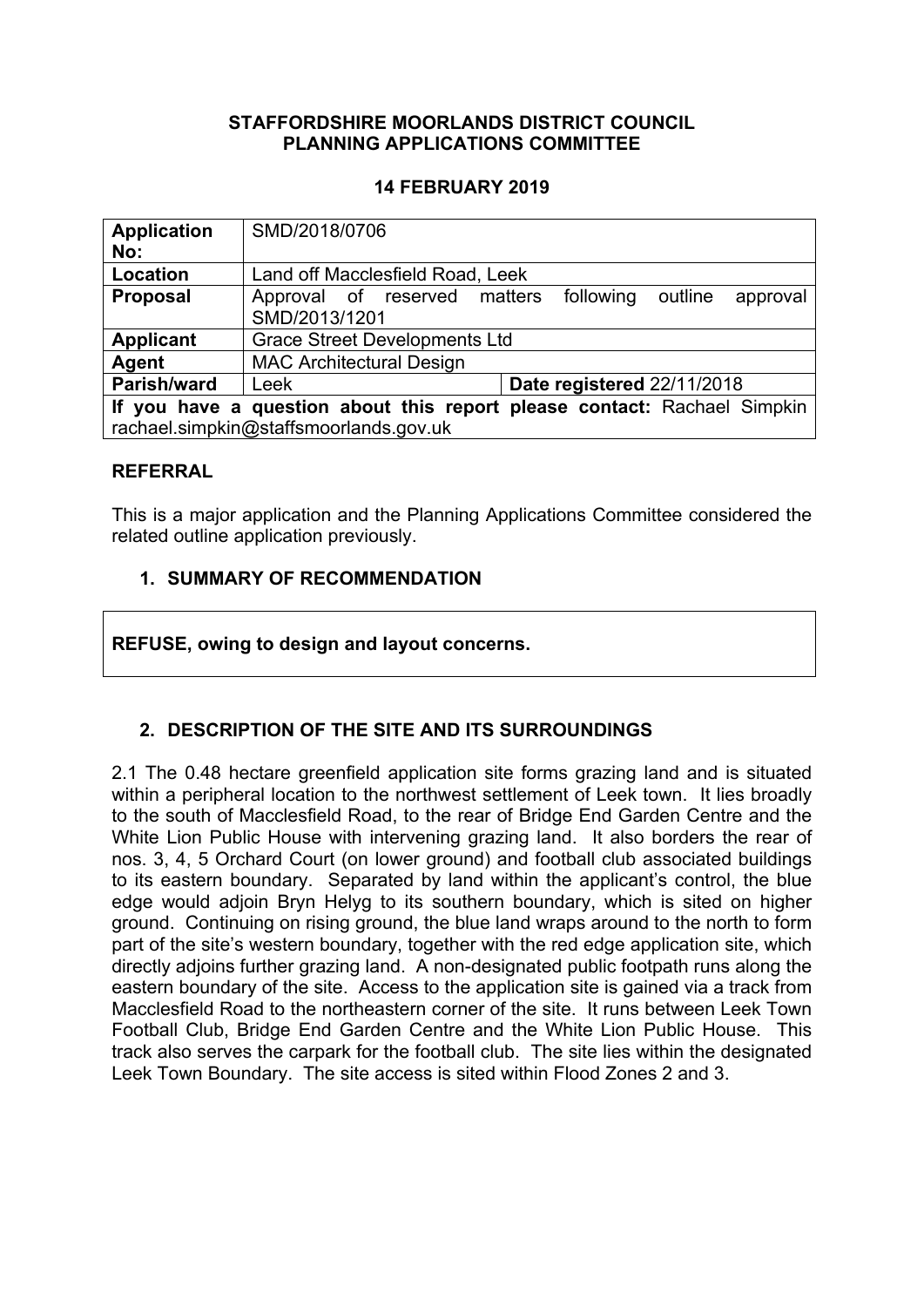# **3. DESCRIPTION OF THE PROPOSAL**

3.1 Reserved matters consent for a scheme comprising of full details (excepting access) pertaining to the erection of eleven, 2-storey and 2.5 storey dwellings (some split-level). These plots would be arranged around a cul-de-sac type road within a 0.48 ha site area. Each dwelling would benefit from frontage off-street car parking spaces and private rear garden amenity space. Vehicular access, as approved, would be taken from the existing surfaced track leading up from the Macclesfield Road (A523) as described above.

3.2 The related outline approval ref. SMD/2013/1201 comprised details of access with layout, scale, appearance and landscaping reserved for future consideration. The related planning obligation secured a financial contribution of £13,827 towards local education facilities.

# **4. RELEVANT PLANNING HISTORY**

SMD/2013/1201 – Erection of 11 Dwellings (Outline) with details of vehicular access. Approved with conditions.

SMD/2002/1218 - Outline for erection of 5 detached dwellings and extension to football club car park. Refused. Dismissed at appeal owing to a lack of a Flood Risk Assessment to demonstrate that the safety of residents of the development would not be compromised in times of flood risk and loss of a greenfield site.

# **5. PLANNING POLICIES RELEVANT TO THE DECISION**

5.1 The Development Plan comprises of:

- Saved Local Plan Proposals Map / Settlement Boundaries (Adopted 1998)
- Core Strategy Development Plan Document (Adopted March 2014)

## Staffordshire Moorlands Local Plan (1998)

5.2 Development boundaries within the 1998 Adopted Local Plan are still in force until such time as they are reviewed and adopted through the site allocations process. The existing town boundary designation is proposed to be carried forward within the emerging Local Plan.

## Adopted Staffordshire Moorlands Core Strategy DPD (26<sup>th</sup> March 2014)

5.3 The following Core Strategy policies are relevant to the application:-

- **SS1 Development Principles**
- **SS1a Presumption in Favour of Sustainable Development**
- **SS5a Leek Area Strategy**
- SD1 Sustainable Use of Resources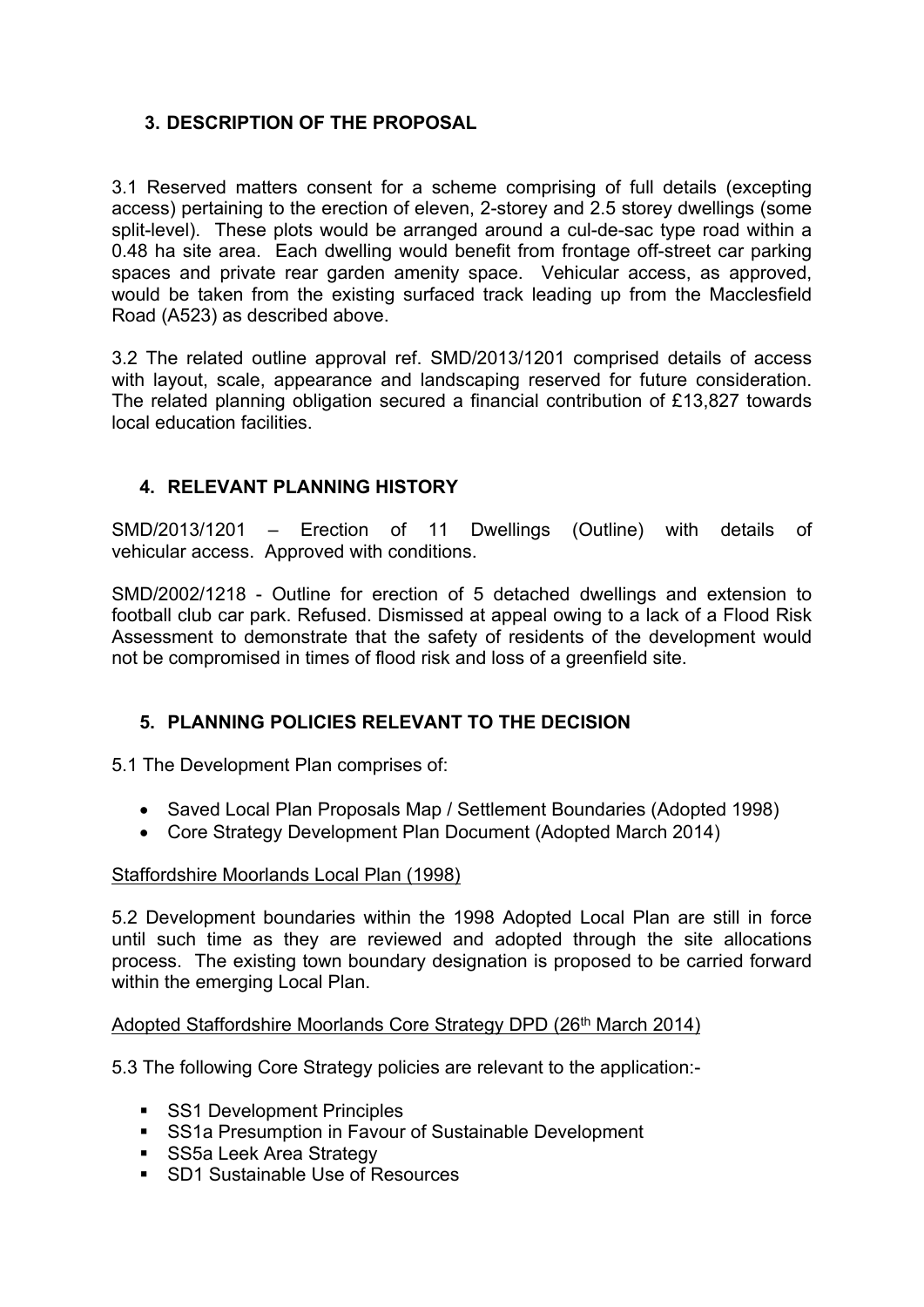- **SD3 Carbon-saving Measures in Development**
- **SD4 Pollution and Flood Risk**
- H1 New Housing Development
- **DC1 Design Considerations**
- DC3 Landscape and Settlement Setting
- C3 Green Infrastructure
- NE1 Biodiversity and Geological Resources
- **T1 Development and Sustainable Transport**

#### Emerging Local Plan

5.4 The existing plan for the Staffordshire Moorlands does not include any allocations for housing and other types of land uses. The new plan will include sites for developments and boundaries. It will be a single document that will take a fresh look at the development needs of the district for the next 14 years to 2031. As well as early public engagement, the Council have undertaken three public consultations on the draft plan on site options in 2015, preferred options and boundaries in 2016 and preferred options in 2017. The comments received in response have been used to prepare, publish and consult upon the final Local Plan draft 'submission' version, which was heard by the Inspector during sessions held in October 2018.

5.5 The Inspector's post hearing advice in respect of main modifications and related matters was published on the  $11<sup>th</sup>$  January 2019. In response, the Council will be consulting on a draft Housing Implementation Strategy and related details to examination participants only. Consultation on main modifications to the plan will follow the local elections. The Local Plan is anticipated to be adopted by the close of 2019.

5.6 In this context, the Council's position on the weight to be given to the policies contained in the Local Plan Submission Version in terms of the three criteria set out in Paragraph 48 of the NPPF is as follows:

- The stage of preparation the Local Plan is now at an advanced stage of preparation as discussed above.
- The extent to which there are unresolved objections to relevant policies this varies depending on the policy in question.
- The degree of consistency of policies with the NPPF given that the Council has submitted a Local Plan that it considers to be sound, all policies are deemed to be consistent with the NPPF.

## Emerging Policies

5.7 The following policies (including their weighting) are considered to be relevant to this application:

- **SS1** Development Principles (Moderate)
- SS1 a Presumption in Favour of Sustainable Development (Significant)
- SD 1 Sustainable Use of Resources (Limited)
- SD 3 Carbon-saving Measures in Development (Moderate)
- H 1 New Housing Development (Limited)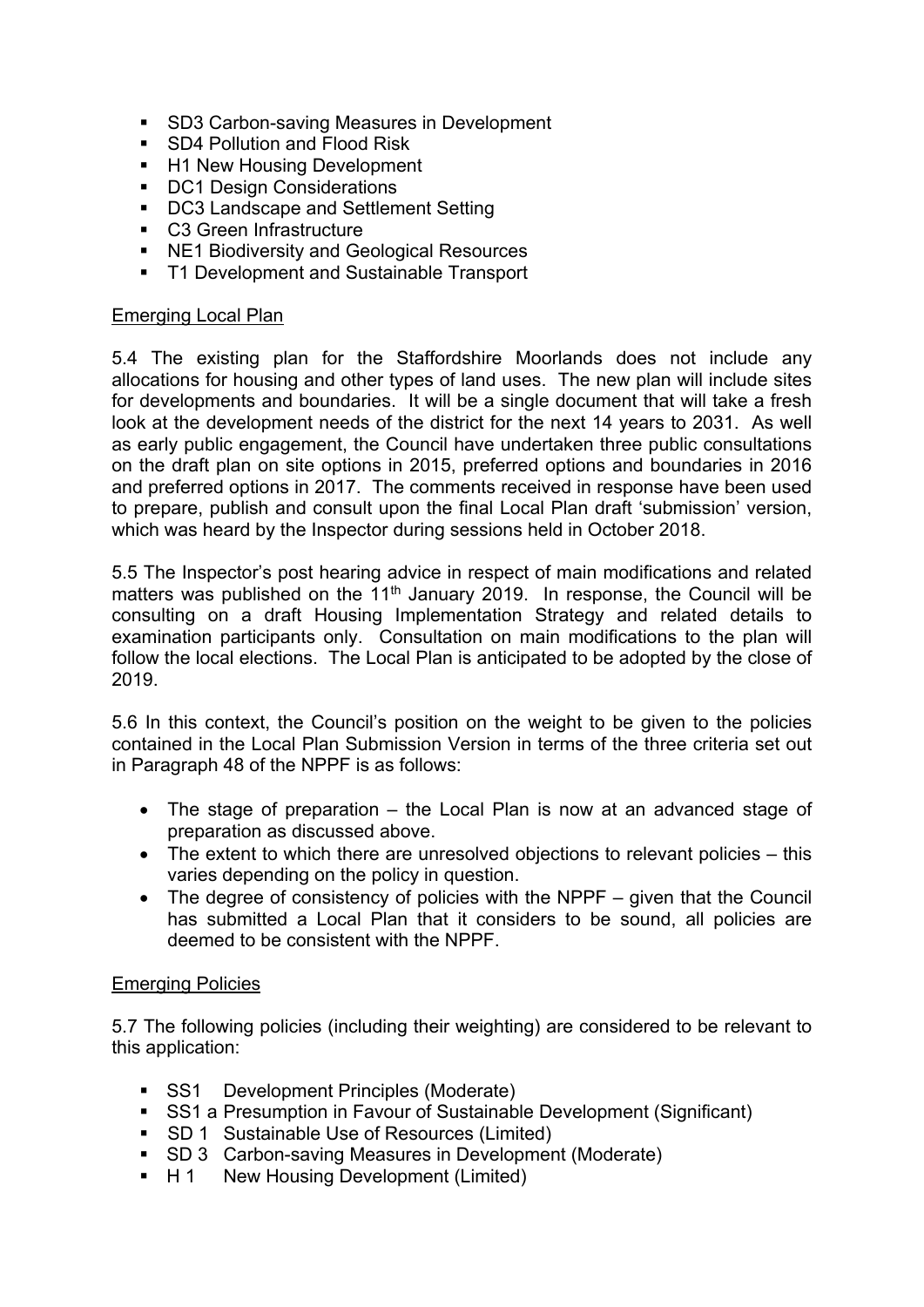- DC 1 Design Considerations (Moderate)
- DC 3 Landscape and Settlement Setting (Significant)
- C 3 Green Infrastructure (Significant)
- NE 1 Biodiversity and Geological Resources (Moderate)
- NE 2 Trees, Woodlands and Hedgerows (Significant)
- T 1 Development and Sustainable Transport (Moderate)

Supplementary Planning Document

Space about Dwellings (1996)

## Supplementary Planning Guidance

- Landscape and Settlement Character Assessment (LSCA) 2008 and LCSA 'Leek Setting'
- Staffordshire Moorlands Design Guide (2018)

National Planning Policy Framework (NPPF) revised.

## National Planning Policy Guidance

# **6. CONSULTATIONS CARRIED OUT**

| <b>Site Notice Published</b>  | Expiry date for comments: $8th$ January 2019         |
|-------------------------------|------------------------------------------------------|
| <b>Press Notice Published</b> | Expiry date for comments: $2nd$<br>Leek Post & Times |
|                               | January 2019.                                        |
| <b>Neighbour Notification</b> | Expiry date for comments: 18th December 2018         |

6.1 A total of five letters of objection have been received, which are summarised as follows:

#### **Highways**

- Concerned about the proposed pedestrian access onto Kiln Lane as 3.0 metres is excessive for a pedestrian access and it is intended for vehicular access;
- The pedestrian access enters the lane at a dangerous point onto a single track, unadopted road;
- Kiln Lane already suffers from subsidence from previous developments and is not capable of accommodating increased traffic;
- No objections would be raised if this access were reduced in width;
- It appears that the existing five-bar gate on Kiln Lane was installed to fill a hole in the hedge rather than create an access point;

## Amenity

- Strongly object to the planning application in particular to blocks 3 and 4;
- Block 3 is close to the existing properties at nos. 4 and 5 Orchard Court;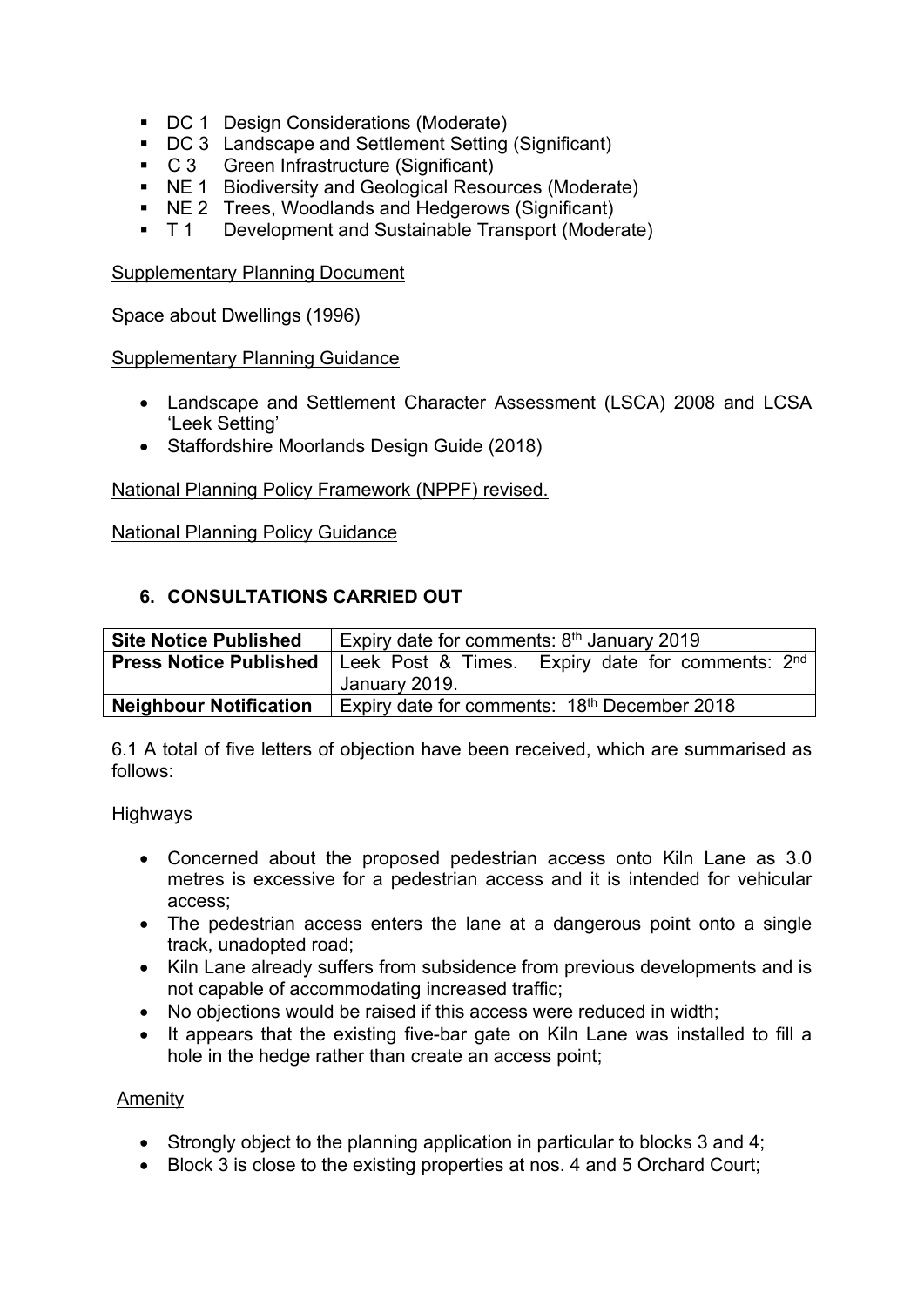- In these respects, it is approximately 3.5 metres from the perimeter fence and as it is up to 10.0 metres higher than the level of the garden, it will overlook and significantly overshadow neighbouring gardens impacting on both the privacy and quiet enjoyment of these areas;
- It is suggested that either the height of blocks 3 and 4 are significantly lowered to reduce any scheme impacts and both blocks restricted to 2-storey / single storey height adjacent to Orchard Court;
- The position of the side window on the southwest elevation is directly opposite to the main bedroom windows of nos. 4 and 5 Orchard Court breaching any rightful provision of privacy;
- The fencing to the south of the site is suggested as being 'post and rail', which is not in keeping with adjacent Orchard Court;
- We would request that the development has fencing that 'contains' the privacy and noise of the proposed properties in a way that will not concern our animals, and

## Other Matters

• The scheme would be detrimental to property values in view of its amenity impacts.

## **Leek Town Council**

Awaited.

# **SCC Local Highways Authority**

*Conditional Response*: retention of garages for parking of vehicles and cycles, implementation of parking and turning areas and details of surface water outlet north of plot 1.

*Notes to Planning Officer:* The access passes along the access to Leek Town Football Club and will remain private. Garage dimensions meet the requirements of draft standards where details are shown. Dimensions or detail plan of plot 1 garage are not shown, though scaling external dimensions from the site plan suggests it also is acceptable. Plot 2 has 3 bedrooms plus study but only 2 spaces are shown. A slight widening of the driveway may be appropriate to accommodate a third space, though this is not conditioned.

# **SCC Lead Local Flood Authority (LLFA)**

*No objections:* in respect of the reserved matters application in respect of: layout, scale, external appearance and landscaping of the site.

## **SMDC Aboricultural Officer**

*Revisions to landscaping recommended.*

*To a large extent, landscaping proposals for management (including thinning out/removal of dead/leaning/decrepit individual stems in poor condition) and*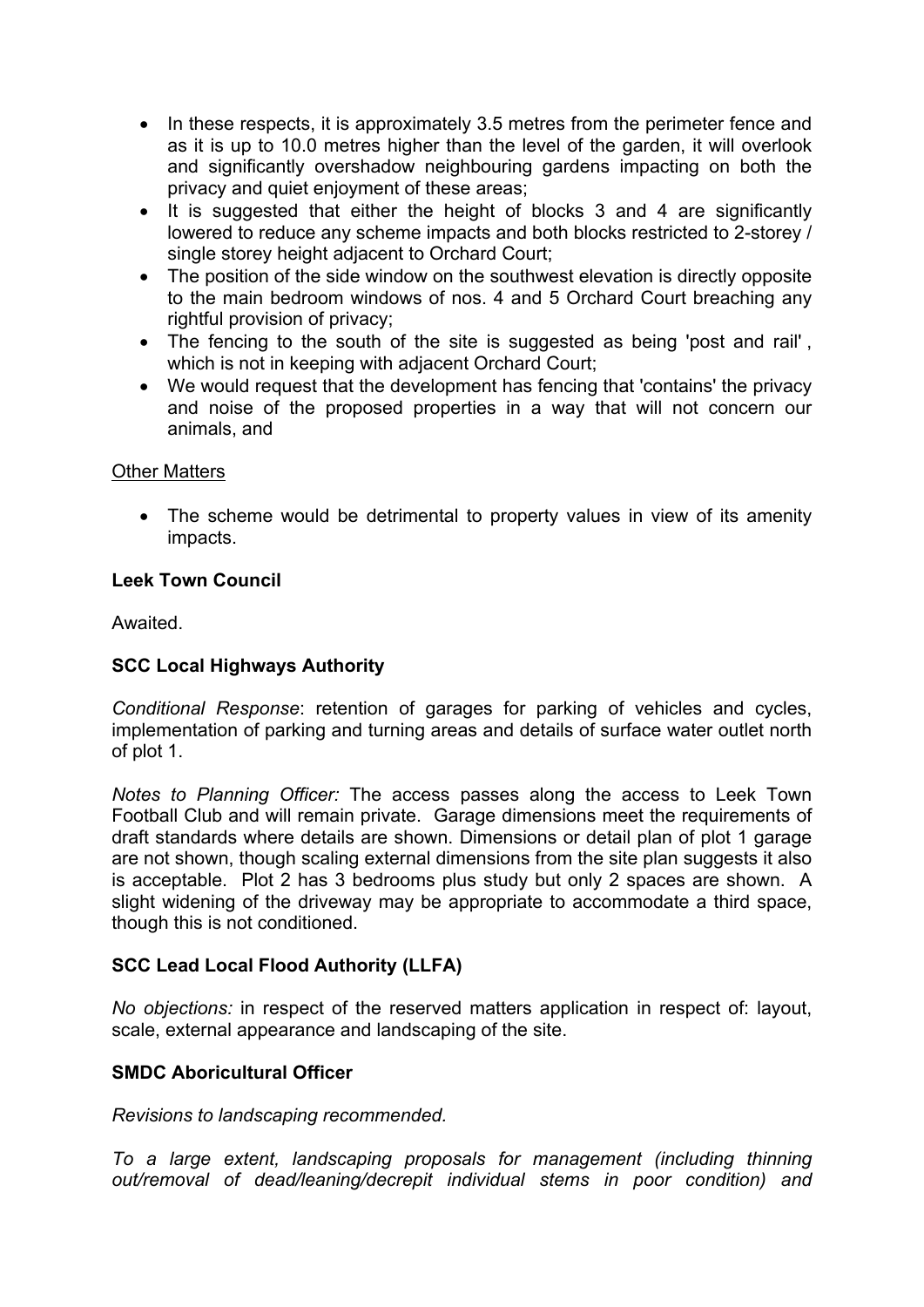*subsequent supplementary infill planting) of the existing over-mature hedgerow along the northern boundary is in accordance with my earlier site meeting with the applicant to discuss this matter in the context of the reserved matters application now since submitted.*

*New landscaping proposals are fully specified on the drawing and schedule for "Site Plan – as proposed", comprising appropriate native species/mixes, planting sizes and densities/numbers.*

*On-plot planting is typical of residential development schemes, but I would suggest not the primary landscape-related concern for the LPA and private gardens etc are more appropriately left for future occupiers, subject to some initial "head start" landscaping by the developer in the more "public realm"/frontage areas of the cul-desac – which is provided for in the submitted scheme.*

*Our main visual/landscaping consideration should be how the overall site sits in its surroundings and context. The development would essentially be seen in the context of surrounding existing mixed development. However, it does have a western boundary with open field/countryside, and whilst the proposed scheme makes provision for retention of the few existing trees along this boundary, there is otherwise only an existing post and rail fence to provide transition between town and countryside, and I consider that the opportunity to provide/reinforce a more substantial landscape buffer should be taken. The landscape proposals as submitted indicate new native hedgerow planting along the western boundary, but only to the rear of/slightly beyond plots 10 and 11. This hedgerow should be continued along the full length of the overall site's western boundary (including blue-edged land) with a similar specification but to include a few new standard trees within the hedge.*

*Assuming such addition/amendment can be secured, I otherwise have no objections* subject to recommended conditions.

## **SMDC Waste**

AES waste collection service has no objections with space provided for bin storage, however, there may be a concern if the road is not adopted in the future. If it does remain unadopted then in order to enter the site to empty the waste bins, an indemnity would be required from the developer from any damage that the refuse vehicles may cause to the road.

## **Staffordshire Constabulary: Police Liaison Reduction Unit**

Awaited.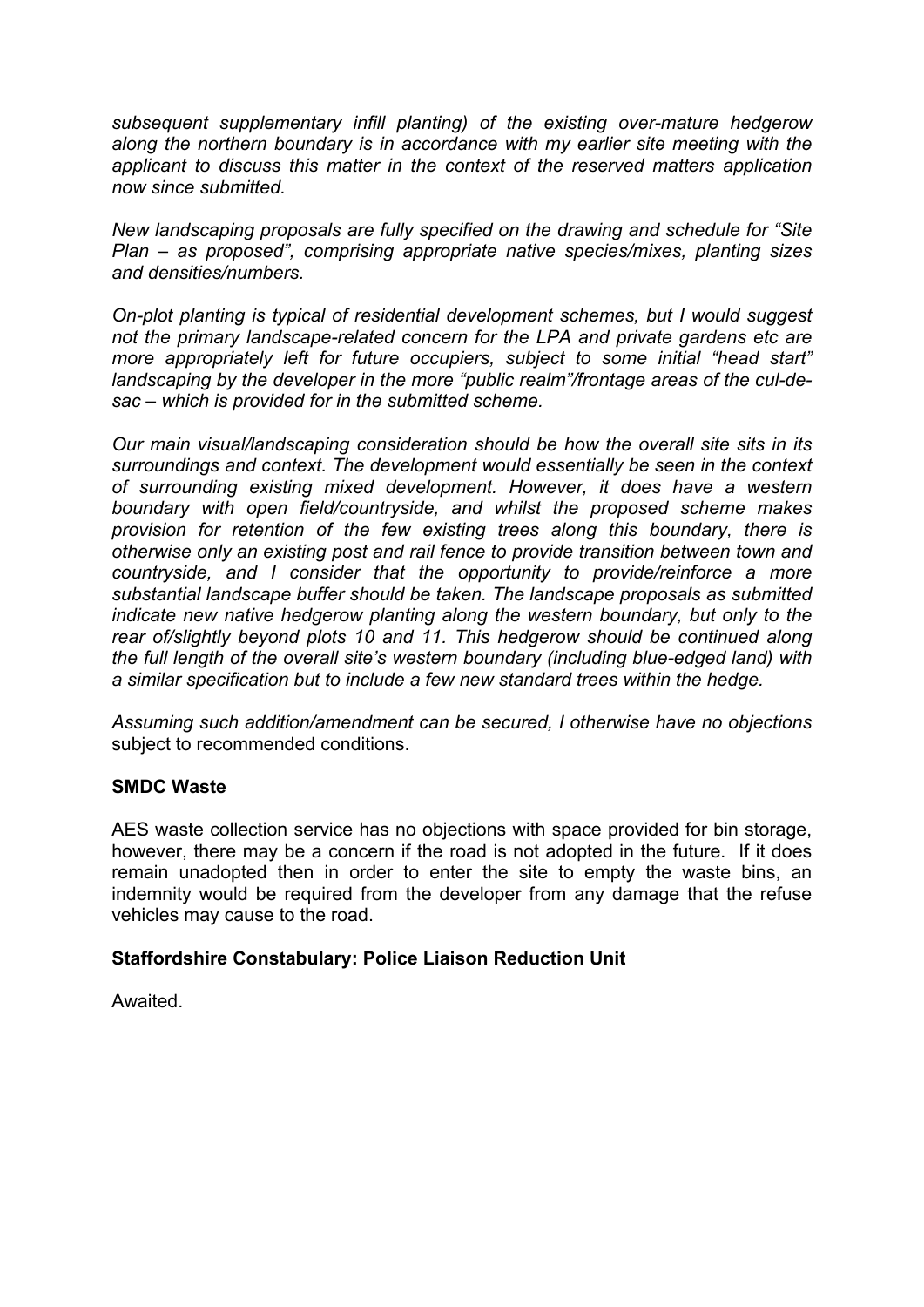# **7. OFFICER COMMENT AND PLANNING BALANCE**

## **Planning Policy**

7.1 The determination of a planning application should be made pursuant to section 38(6) of the Planning and Compulsory Purchase Act 2004, which is to be read in conjunction with section 70(2) of the Town and Country Planning Act 1990.

7.2 Section 38(6) requires the Local Planning Authority to determine planning applications in accordance with the development plan, unless there are material considerations which 'indicate otherwise'. Section 70(2) provides that in determining applications the Local Planning Authority "shall have regard to the provisions of the Development Plan, so far as material to the application and to any other material considerations". The Development Plan currently consists of the Staffordshire Moorlands Core Strategy.

7.3 The revised National Planning Policy Framework (NPPF) was issued on the 24th July 2018. The NPPF is considered to be a mandatory material consideration in decision making. The applicable contents of the revised NPPF will be referenced within the relevant sections of the officer report as detailed below.

7.4 As before, achieving sustainable development sits at the heart of the NPPF as referred to within paragraphs 10 and 11. The NPPF sets out that achieving sustainable development requires the consideration of three overarching and mutually dependant objectives being: economic, social and environmental matters where they are to be applied to local circumstances of character, need and opportunity as follows:

- *a) an economic objective – to help build a strong, responsive and competitive economy, by ensuring that sufficient land of the right types is available in the right places and at the right time to support growth, innovation and improved productivity; and by identifying and coordinating the provision of infrastructure;*
- *b) a social objective – to support strong, vibrant and healthy communities, by ensuring that a sufficient number and range of homes can be provided to meet the needs of the present and future generations; and by fostering a well designed and safe built environment, with accessible services and open spaces that reflect current and future needs and support communities' health, social and cultural well being; and,*
- *c) an environmental objective – to contribute to protecting and enhancing our natural, built and historic environment; including making the effective use of land, helping to improve biodiversity, using natural resources prudently, minimising waste and pollution, and mitigating and adapting to climate change, including moving to a low carbon economy.*

7.5 Core Strategy policy S1a establishes a presumption in favour of sustainable development as contained within the NPPF. Paragraph 11 of the NPPF requires decision makers to apply a presumption in favour of sustainable development. For decision makers this means that when considering development proposals which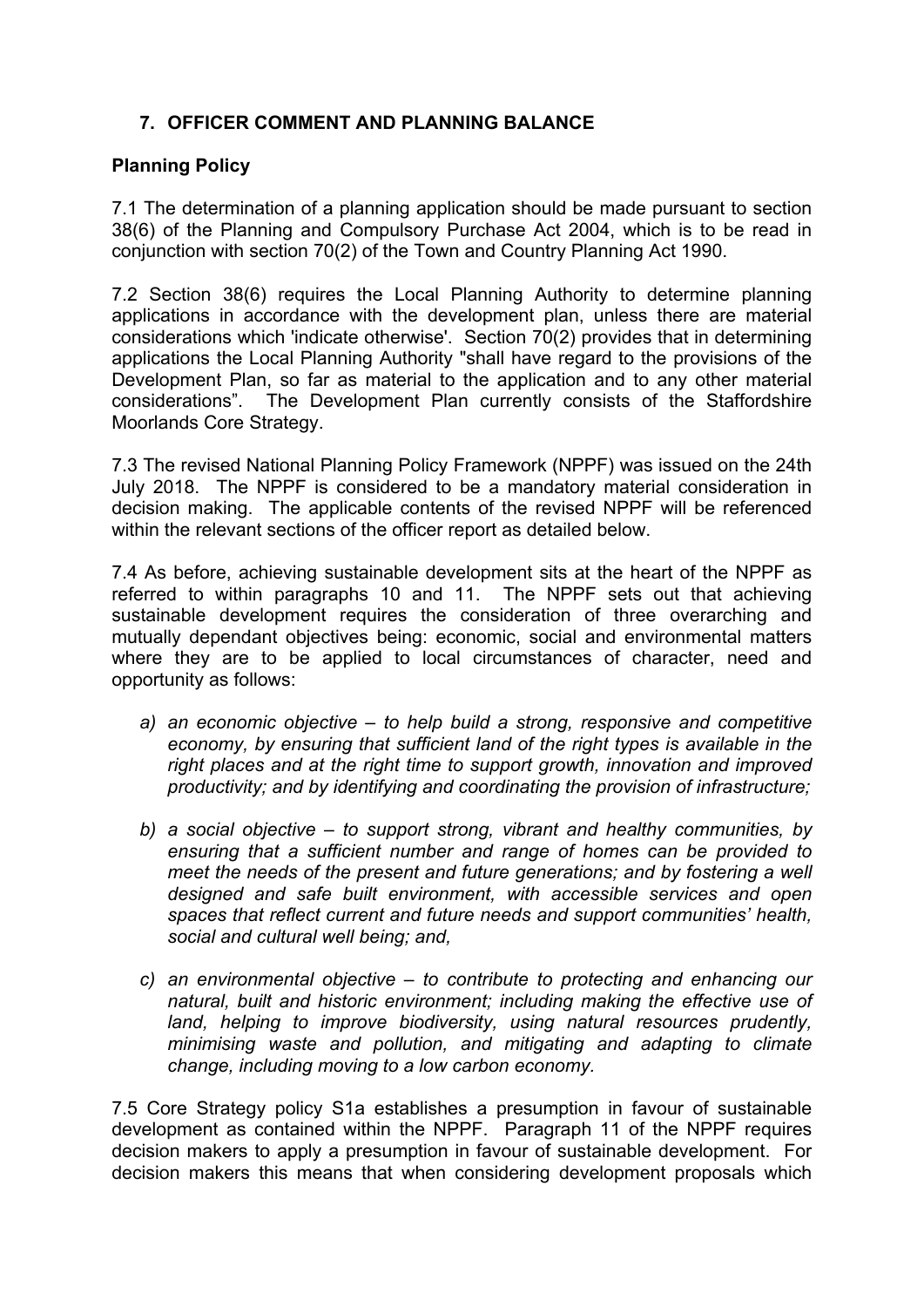accord with the development plan they should be approved without delay; or where the development plan is absent, silent or relevant policies are out of date, grant planning permission unless:-

*i) the application of policies in this Framework that protect areas or assets of particular importance provides a clear reason for refusing the development proposed; or*

*ii) any adverse impacts of doing so would significantly and demonstrably outweigh the benefits, when assessed against the policies in this Framework taken as a whole.* (Para 11 NPPF July 2018).

7.6 It is acknowledged that the Council cannot demonstrate a five year supply of deliverable housing land and as at 31st March 2018 the figure was 1.8 years. Recent case law has established that the application of the test in paragraph 14 (now paragraph 11) is a 'tilted balance' which is predisposed in favour of granting planning permission unless there are 'significant and demonstrable' adverse effects.

7.7 Section 5 of the NPPF seeks to deliver a sufficient supply of homes, section 6 seeks to build a strong, competitive economy and section 8 seeks to promote healthy and safe communities.

7.8 The policies contained in the NPPF are supplemented by the National Planning Practice Guidance (NPPG), which is also a material consideration in the determination of applications.

7.9 A list of key policies, guidance and other material considerations is provided above (section 5).

## **Principle of Development**

7.10 As discussed in the proposal section above, the principle of 11 dwellings at the application site was accepted under the outline approval ref. SMD/2013/1201as granted on the 14<sup>th</sup> December 2016. The approved outline scheme established a proposed development of 11 houses within the red edge application site. The southern and western periphery of the site would form the 'blue land' and is reserved for landscape enhancement / management as per the outline consent.

7.11 The approved outline scheme is subject to conditions as detailed in Appendix 1 of the report and a planning obligation providing for the payment of contributions towards the provision of education facilities. The need for additional housing n the district was considered to be acceptable at the outline stage. In these circumstances, the main issues to be considered are the effect of the proposal on the character and appearance of the area and neighbour amenity.

7.12 This application scheme for 11 dwelling units seeks consent for all reserved matters (excepting access) and comprises details of: layout, scale, appearance and landscaping in the context of the outline planning permission. These matters will be judged under each reserved matters heading as follows.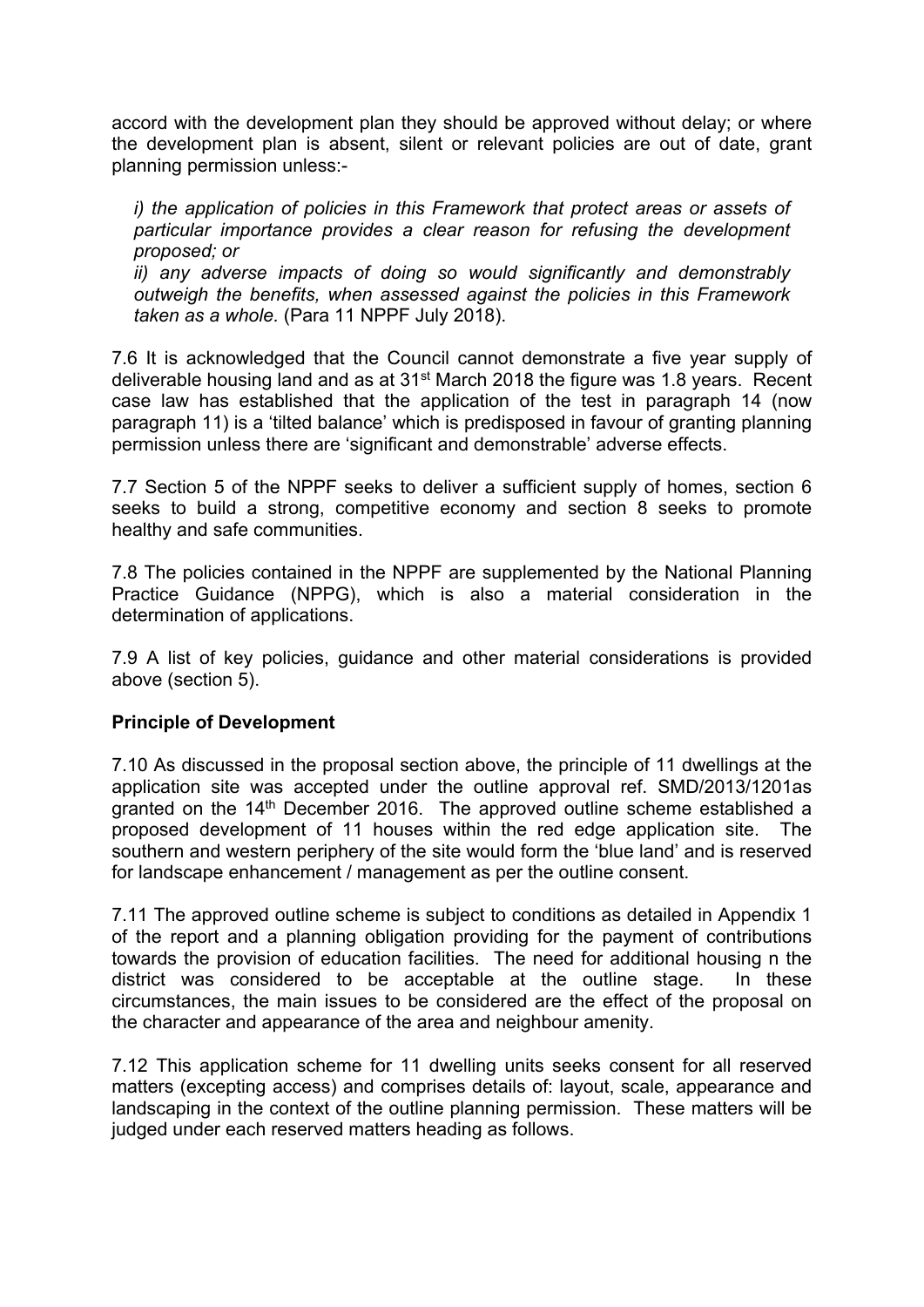## Detailed Matters

7.13 The site occupies a more elevated position and houses on it would be seen from some vantage points in the town of Leek. At the outline stage, it was acknowledged that the site would be viewed from a distance. However, this would be seen in the context of the overall built environment on the edge of Leek with the main views of the site being gained on the approach to Leek via A523 Macclesfield Road. In addition, the site would be further screened by the existing developments to the fore, namely Leek Town Football Club, Bridge End Garden Centre, the White Lion Public House and by the bank of trees to the north of the site. In these circumstances, it was concluded that landscape character would not be adversely affected by inappropriate built development. This was particularly in respect of the illustrative site plans and sections showing a spacious, two-storey scale of development, which indicated that a high quality design could be achieved at the reserved matters stage. The reservation of the peripheral 'blue' land via condition would allow its sensitive landscape planting to further soften this visual impact.

7.14 Reserved matters of layout, appearance, scale and landscaping are sought for approval as set out above. At this more detailed stage of the process, the Council can exercise further control to ensure that a high quality of design is achieved to be consistent with CS (Core Strategy) Policy DC1 and with the objectives of the NPPF.

7.15 To a degree, the submission broadly follows the principles established at the outline stage, with some frontage development, a pair of dwellings within the northwest corner of the site and then the majority of built development arranged in a linear row within the southern part of the site. As per the outline illustrative plan, the dwelling plots would be arranged around a cul-de-sac type road. Each dwelling would benefit from frontage off-street car parking spaces, some with integral garaging provision and a private rear garden amenity space to accord with relevant parking and amenity guidelines in terms of future occupiers. Albeit, the Local Highways Officer has noted that Plot 2 has 3 bedrooms plus study but only 2 spaces are shown. The study would be considered to constitute a  $4<sup>th</sup>$  bedroom owing to its dimensions (1.95m x 2.78m) therefore falling within NDSS criteria for a single bedroom. In these circumstances and ideally, a 3<sup>rd</sup> off street space should be provided for, which would require a modest widening of the driveway to accommodate this. It is not considered, however, that any resultant significant highway harm would arise given the distance of the application site from the public highway. With no objection raised from the Highways Officer in these regards, the scheme is considered to comply with CS Policy T 1 and the relevant sections of the NPPF.

7.16 A key criticism of the scheme relates to the close building relationship between dwellings which has significantly reduced a sense of spaciousness between plots to produce a cramped scheme and greatly differs from the illustrative scheme presented at the outline stage. This clear overdevelopment of the site is exacerbated by the proposed building scale, particular in relation to those 2.5 storey dwellings which form the linear row within the southern part of the site (Plots 3 and 9) and within the northern corner of the site (Plots 10 and 11). As well, the close positioning of Plot 11 to the adjoining northern boundary would limit opportunities for re-establishing a landscaping buffer noting its screening properties as highlighted as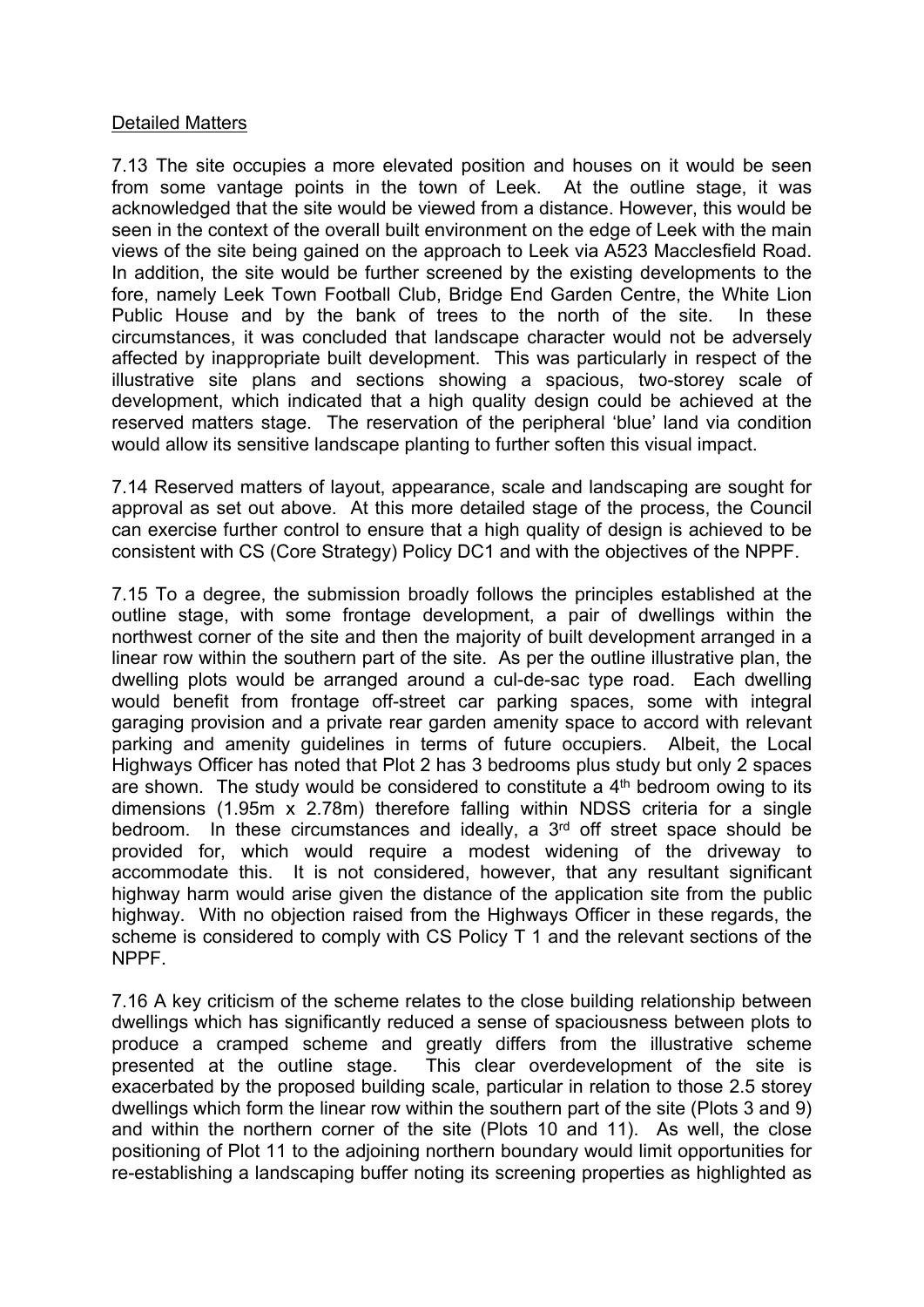the outline stage and as referred to above. The 2.5 storey dwellings (including proportions of roof to wall) appear as dominant form, with a fragmented and inconsistent appearance. The overall elevational treatment appears incongruous with awkward fenestration details, the domination of the ground floor by garages on some plots and the sunken drives create an engineered appearance to the site. The scheme cannot be said to constitute high quality development nor does it provide for a positive sense of place and detracts from the townscape setting of Leek. Therefore it is not considered to be acceptable in these respects and is contrary to DC1 in particular and the NPPF.

7.17 Plot 3 appears to fail Appendix 3 guidelines and be overbearing to those opposing dwellings at Orchard Court and would form a further reason for refusal in these regards.

7.18 The scheme would be obligated to provide for an appropriate landscape/habitat enhancement scheme for the 'blue land' area as a condition precedent matter.

#### Planning Balance

7.19 Overall, a high quality design has not been achieved at the reserved matters stage with respect to matters of layout, appearance and scale only. With this mind, the scheme would not meet with the provisions of CS Policy DC1 and with the objectives of the NPPF and cannot be considered to constitute sustainable development.

7.20 A recommendation of refusal is made.

#### **8. RECOMMENDATION**

#### **A. REFUSE for the following reasons:**

- **1. It is considered that the detailed development scheme of the site would fail to achieve a high standard of design and positive sense of place due to a heavily engineered, overly cramped layout, dominant development form, and incongruous design which would negatively impact on the local townscape settlement setting of Leek. As such there is conflict with Policies SS1, SS1a, SS5a, H1, DC1 and DC3 of the Adopted Staffordshire Moorlands Core Strategy and the NPPF.**
- **2. The proposed development would fail to provide a satisfactory living environment for adjoining occupiers owing to the height and close proximity of the proposed dwellings. As such the proposal conflicts with policies H1 and DC1 of the Adopted Staffordshire Moorlands Core Strategy and the NPPF.**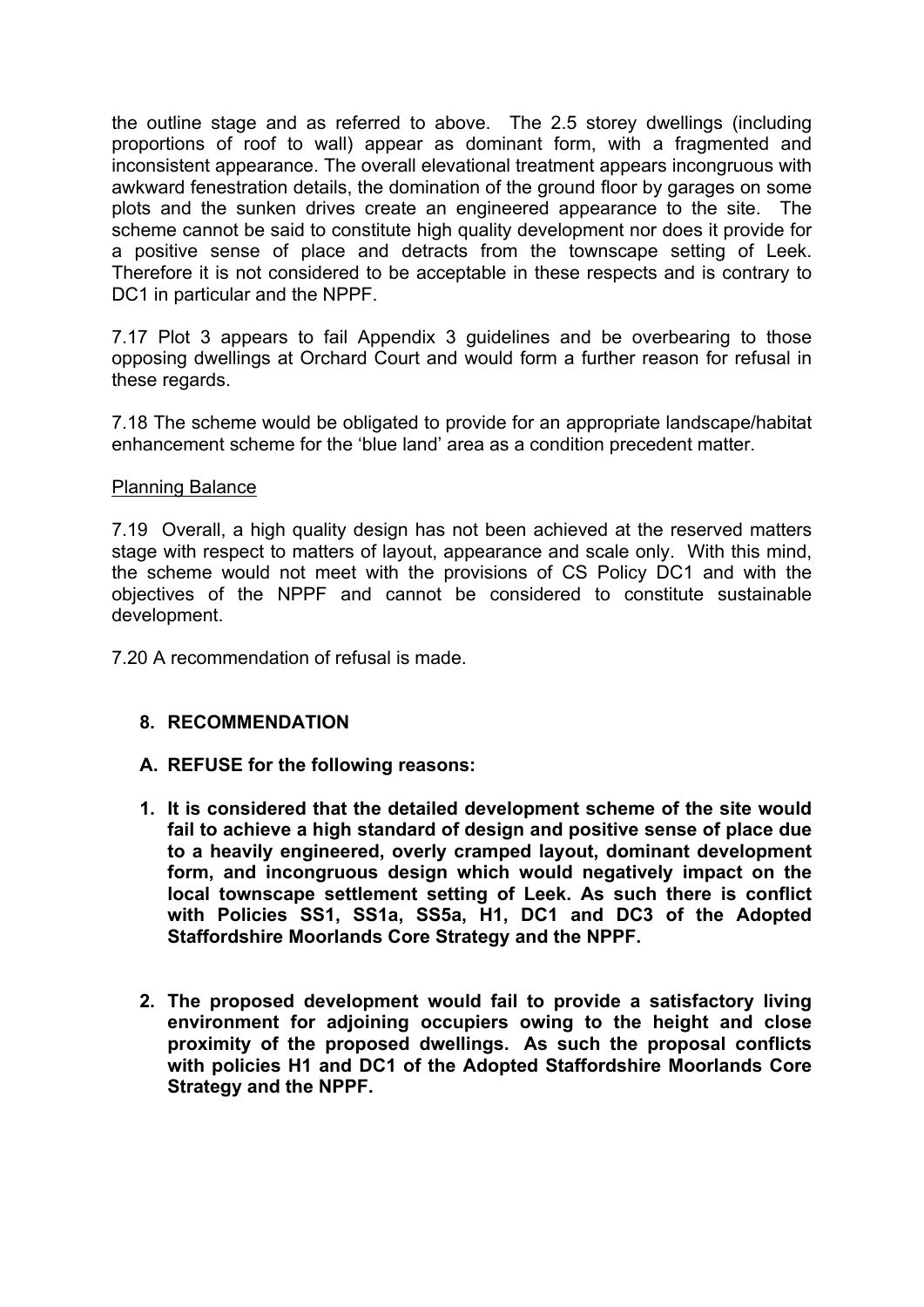**B. In the event of any changes being needed to the wording of the Committee's decision (such as to delete, vary or add conditions/informatives/planning obligations or reasons for approval/refusal) prior to the decision being issued, the Operations Manager – Development Services has delegated authority to do so in consultation with the Chairman of the Planning Applications Committee, provided that the changes do not exceed the substantive nature of the Committee's decision.**

# **Informative(s)**

1. The Local Planning Authority (LPA), in reaching this decision, has followed the guidance in paragraph 38 of the National Planning Policy Framework.The Framework advises that the LPA should work proactively with applicants to secure developments that improve the economic, social and environmental conditions of the area. The applicant sought no pre-application discussions with the Local Planning Authority and it is considered that fundamental changes are required to the scheme which could not be made within the context of this application.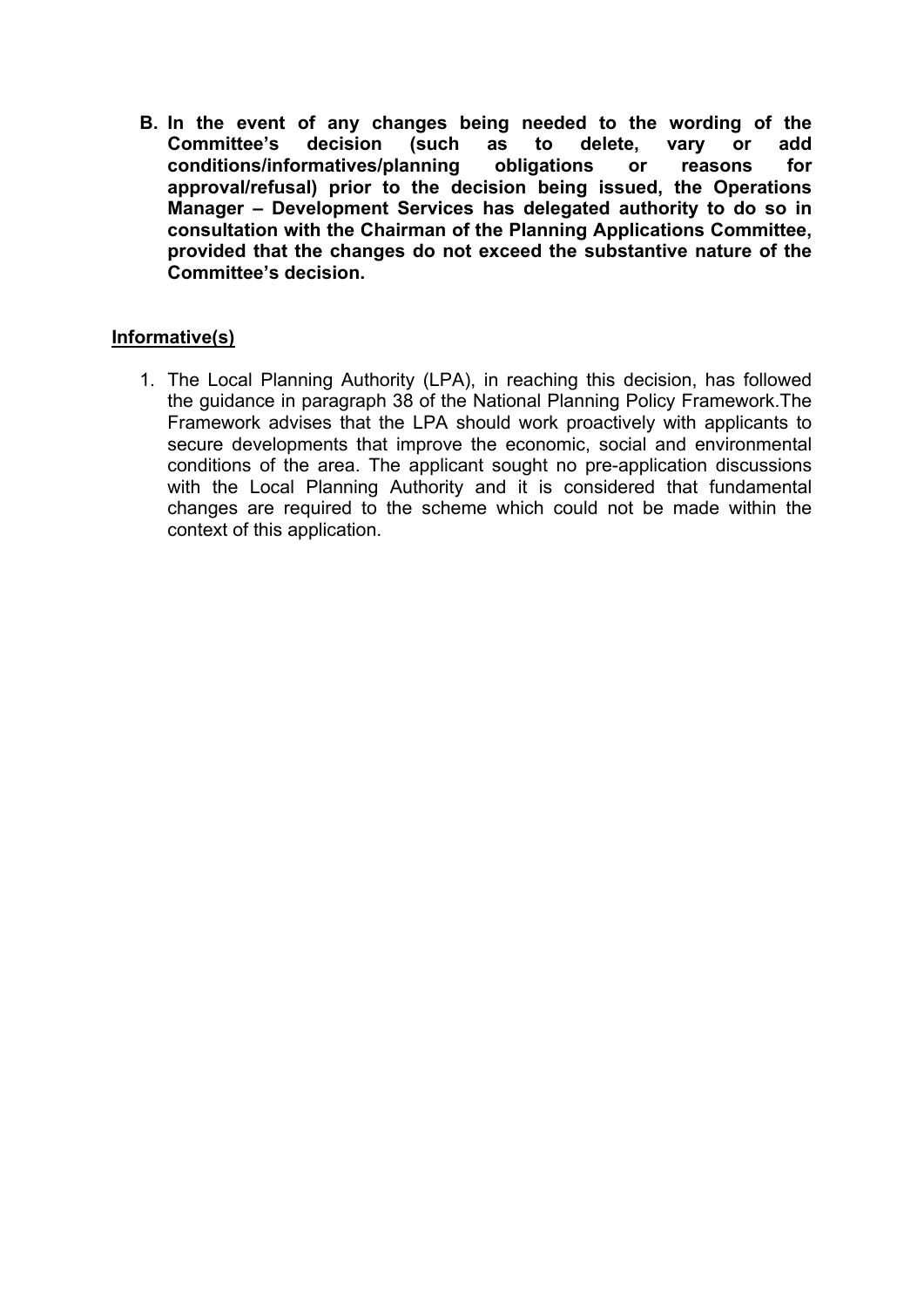#### ଔ ò 뜵  $\ddot{z}$  $\overline{r}$ al in an<sup>n</sup>ain a ar<sup>ndarn</sup>e <u>gan basa</u> Ŧ  $\frac{1}{\pi}$  $\blacksquare$ ● 国 国 ● **ED ED ED** Ï Ē  $\frac{1000}{1000}$  $\overline{\mathbf{u}}$ 5 G G  $\overline{\phantom{a}}$  $\overline{m}$ PLOT-10  $MAT2$ 111-Jul  $\overline{CD}$  if  $-$ Rot

s<br>San Alberton de Lucia de Mario (1944)<br>San Alberton de Lucia de Mario (1944)<br>San Alberton (1955), seu libre de Mario (1944)<br>Angel de Mario (1945), seu libre de Mario

Ш ╥┐

 $(0, 1)$ 

**Proposal Scheme ref. SMD/2018/0706: Site Layout Plan**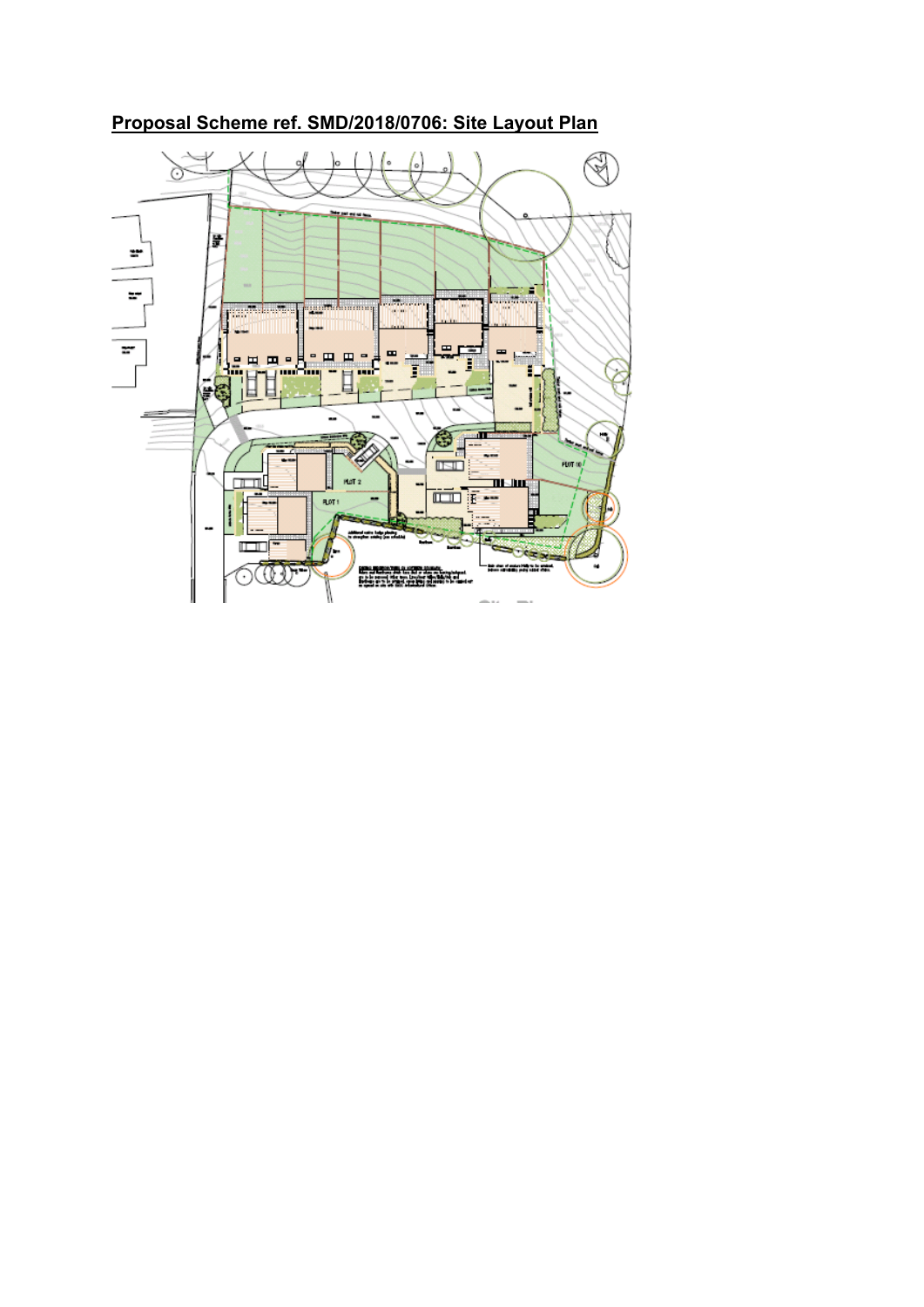# **APPENDIX 1**

#### **Outline Scheme (ref. SMD/2013/1201 Conditions**

1. The development hereby permitted shall be begun either before the expiration of three years from the date of this permission, or before the expiration of two years from the date of approval of the last of the reserved matters to be approved.

2. Application for approval of the reserved matters shall be made to the Local Planning Authority before the expiration of three years from the date of this permission.

3. The approval of the Local Planning Authority shall be obtained in writing with respect to the plans and particulars of the following reserved matters (hereinafter called "the reserved matters") before any development is commenced.

- a) The layout of the building(s)
- b) The scale of the building(s)
- c) The external appearance of the building(s)
- d) The landscaping of the site.

4. The access hereby approved shall be carried out in complete accordance with the submitted amended plans and specifications as follows:-

a) Location Plan 2011-1806-23

b) Scheme 4 Site Layout Plan 2011-1806-Sp4 – Access matters only

To ensure that the access is carried out in accordance with the approved plans, for clarity and the avoidance of doubt.

5. The development hereby permitted shall not commence until drainage plans for the disposal of surface water and foul sewage using sustainable drainage methods (SUDS) have been submitted to and approved in writing by the Local Planning Authority. The scheme shall be implemented in accordance with the approved details before the development is brought into first use.

6. The development shall not be commenced until details have been submitted to and approved in writing by the Local Planning Authority indicating all road construction, street lighting, drainage including longitudinal sections and a satisfactory means of draining roads to an acceptable outfall to SUDS principles which shall thereafter be constructed in accordance with the approved drawings.

7. Any garages shall be retained for the parking of motor vehicles and cycles. They shall at no time be converted to living accommodation without the written consent of the Local Planning Authority.

8. Before the proposed development is brought into use, but after substantial completion of the works, the concrete dished channel across the access on the channel of A523 Macclesfield Road shall be replaced in accordance with the details to be first submitted to and approved in writing by the Local Planning Authority. The development shall be carried out as approved.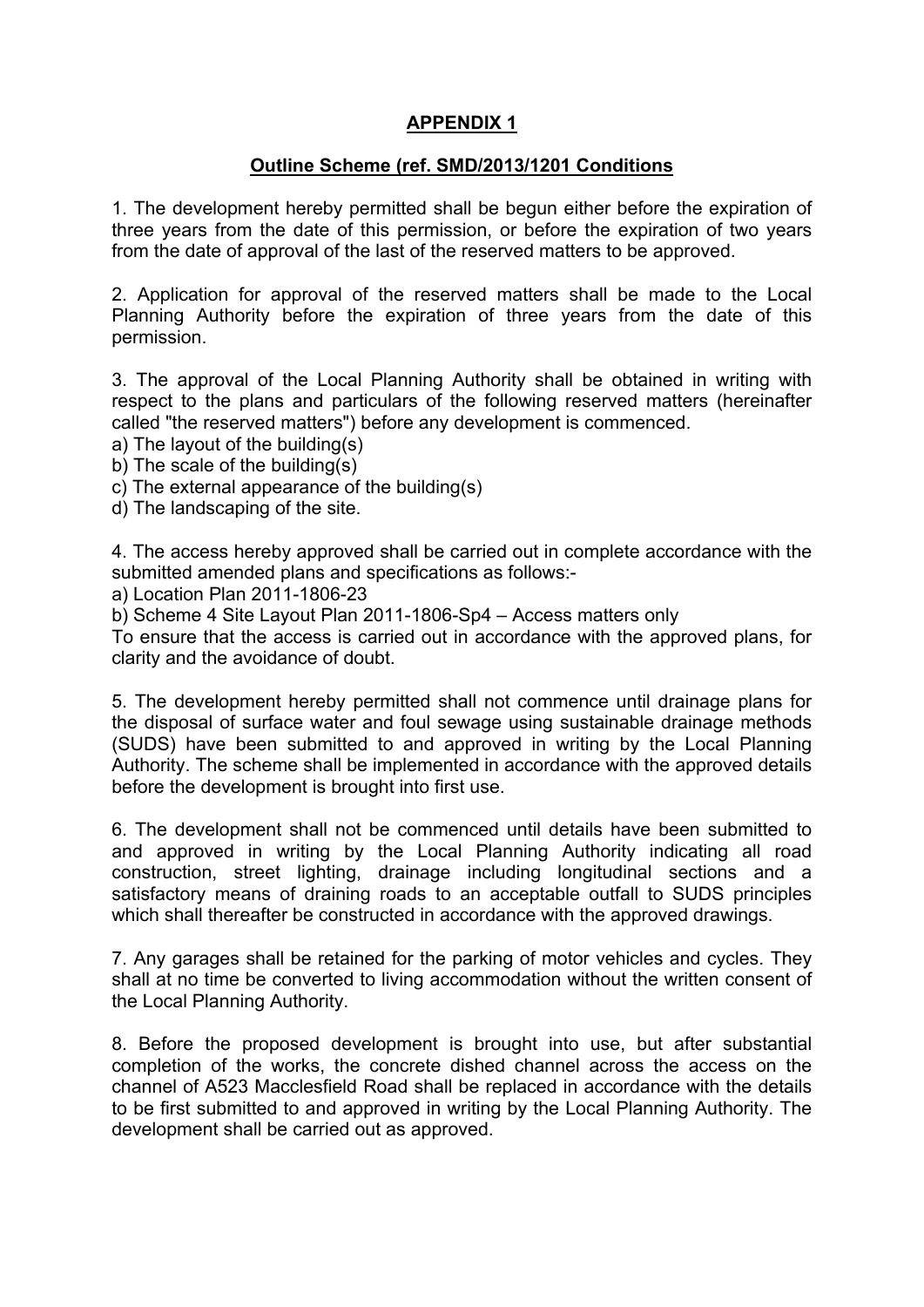9. The pedestrian link from the east of the site linking the vehicular access with Kiln Lane shall be retained and shall form part of the reserved matters application.

10. The development shall be carried out strictly in accordance with the approved Flood Risk

Assessment (FRA) produced by JMP Consultants document reference MID3265 R001 final issue No.2 dated 10 August 2012 and the following mitigation measures detailed within the FRA:

a) Identification and provision of safe route(s) into and out of the site to an appropriate safe haven.

b) The mitigation measures shall be fully implemented prior to the first occupation of any of

the dwelling houses and subsequently in accordance with the timing / phasing arrangements embodied within the scheme, or within any other period as may subsequently be agreed, in writing, by the Local Planning Authority.

c) All finished floor levels of the proposed houses shall be 150mm above adjacent external ground levels and 600mm above the 1 in 100 year +20% flood level.

11. Details pursuant to reserved matters condition 3 (landscaping) above shall include:-

a) a plan showing the location of, and allocating a reference number to, each existing tree on the site which has a stem with a diameter, measured over the bark at a point 1.5 metres above ground level exceeding 75mm, showing which trees are to be retained and the crown spread of each retained tree;

b) details of the species, diameter (measured in accordance with paragraph (a) above), and the approximate height, and an assessment of the general state of health and stability, of each retained tree and of each tree which is on land adjacent to the site and to which paragraphs (c) and (d) below apply;

c) details of any proposed topping or lopping of any retained tree, or of any tree on land adjacent to the site;

d) details of any proposed alterations in existing ground levels, and of the position of any proposed excavation within the crown spread of any retained tree or of any tree on land adjacent to the site;

e) details of the specification and position of fencing [and of any other measures to be taken] for the protection of any retained tree from damage before or during the course of development.

In this condition "retained tree" means an existing tree which is to be retained in accordance with the plan referred to in paragraph (a) above.

12. No development hereby permitted shall take place until a Construction and Environmental Method Statement for that phase of the site has been submitted to and approved in writing by the Local Planning Authority, which shall include the following details:-

I. The method and duration of any pile driving operations (expected starting date and completion date);

II. The hours of work, which shall not exceed the following: Construction and associated deliveries to the site shall not take place outside 07:00 to 19:00 hours Mondays to Fridays, and 08:00 to 16:00 hours on Saturdays, nor at any time on Sundays or Bank Holiday;